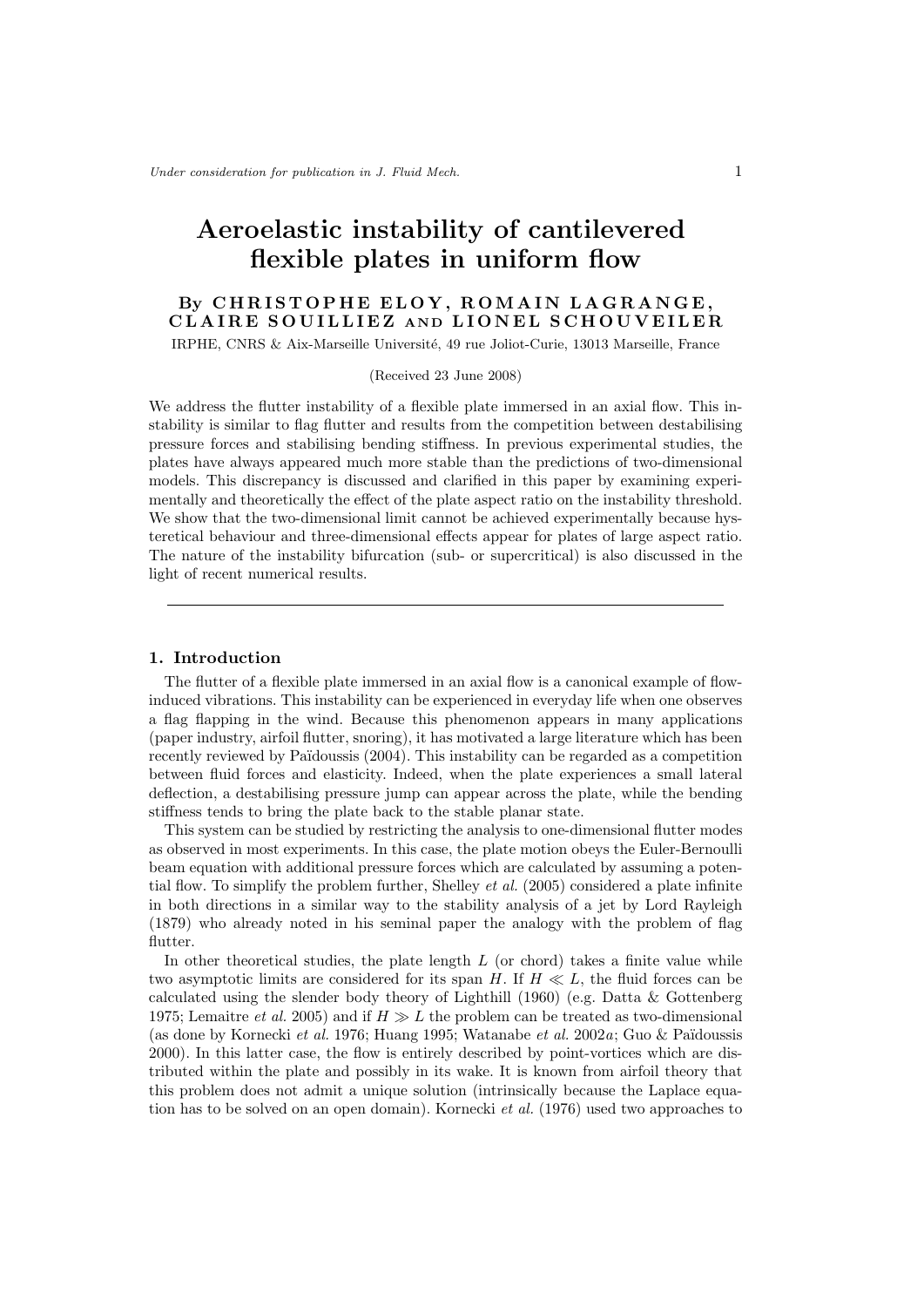#### 2 *C. Eloy, R. Lagrange, C. Souilliez and L. Schouveiler*

treat this non-unicity. They first considered that the total circulation around the plate vanishes and thus no vorticity is shed in the wake. Second, they used the Kutta condition applied at the trailing edge to prescribe the circulation around the plate as Theodorsen (1935) did in his study of airfoil flutter (see also Crighton 1985, for an application of the Kutta hypothesis to unsteady flows). The Kutta condition imposes advected vortices in the wake which makes this model more physical for this flag-type instability (see for instance chapter 5-6 of Bisplinghoff *et al.* 1983). Note that this shed vorticity can equivalently be regarded as the consequence of the Kelvin's circulation theorem. Using these two-dimensional flow models, a stability analysis can be carried out that permits the prediction of the critical velocity for plate flutter.

The first visualisations of the flutter instability have been performed with flags made of various fabrics by Taneda (1968). A few years later, Datta & Gottenberg (1975) carried out experiments with long ribbons hanging in airflow. This slender body limit  $(H \ll L)$ has been reexamined recently by Lemaitre *et al.* (2005) and results show good agreement with linear stability analysis. For larger aspect ratios, Huang (1995), Yamaguchi *et al.* (2000) and Watanabe *et al.* (2002*b*) have considered both the effects of the plate length and of the material properties on the flutter instability. However, to the our knowledge, the effect of aspect ratio has not been investigated up to now.

Cantilevered plates in axial flow have also been modelled numerically. Watanabe *et al.* (2002*a*) and Balint & Lucey (2005) used a two-dimensional Navier-Stokes solver combined to a linear beam model for the plate. The critical velocities found in these studies agree with the results of two-dimensional stability analysis. The nature of the bifurcation in this flutter instability has also been studied using a nonlinear beam equation for the plate and two-dimensional (Tang & Pa¨ıdoussis 2007) or three-dimensional (Tang *et al.* 2003) vortex methods to model the potential flow. Similarly to the slender body limit (Yadykin *et al.* 2001), the bifurcation is shown to be supercritical in these models. However, Alben & Shelley (2008) recently found hysteresis and bistability using a two-dimensional model taking into account the nonlinearities originating both from the flow and from the elastic plate. Hysteresis has also been reported in previous experiments with an hysteresis loop at least an order of magnitude wider than in the simulations of Alben & Shelley (2008). This indicates a subcritical bifurcation. To date, the real nature of the bifurcation and the apparent discrepancy between most numerical models and the experiments remains unexplained.

The results of existing two-dimensional models have been compiled by Watanabe *et al.* (2002*a*) and compared with existing experimental data (see also the recent comparison made by Tang  $&$  Païdoussis 2007). Remarkably all these theories predict approximately the same critical velocities but strongly underestimate the measured thresholds. In other words, the plate appears systematically more stable than predicted by a two-dimensional approximation. This discrepancy has motivated the recent study of Eloy *et al.* (2007) in which the finite plate span is explicitly taken into account in the analysis. Shayo (1980) already addressed the effect of aspect ratio on the flutter instability. However, he made several mathematical assumptions to simplify the stability analysis which led him to falsely conclude that the larger the aspect ratio is the more stable is the system. The present paper aims at comparing the predictions of Eloy *et al.* (2007) with experimental measurements in which the effect of the plate aspect ratio is extensively investigated.

This paper is divided as follows: in  $\S 2$  the physical model is presented and the dimensionless parameters are introduced; in  $\S 3$  the experimental setup is briefly described and the main results are given in  $\S 4$ ; finally these results are discussed in the light of previous theoretical and numerical models in § 5.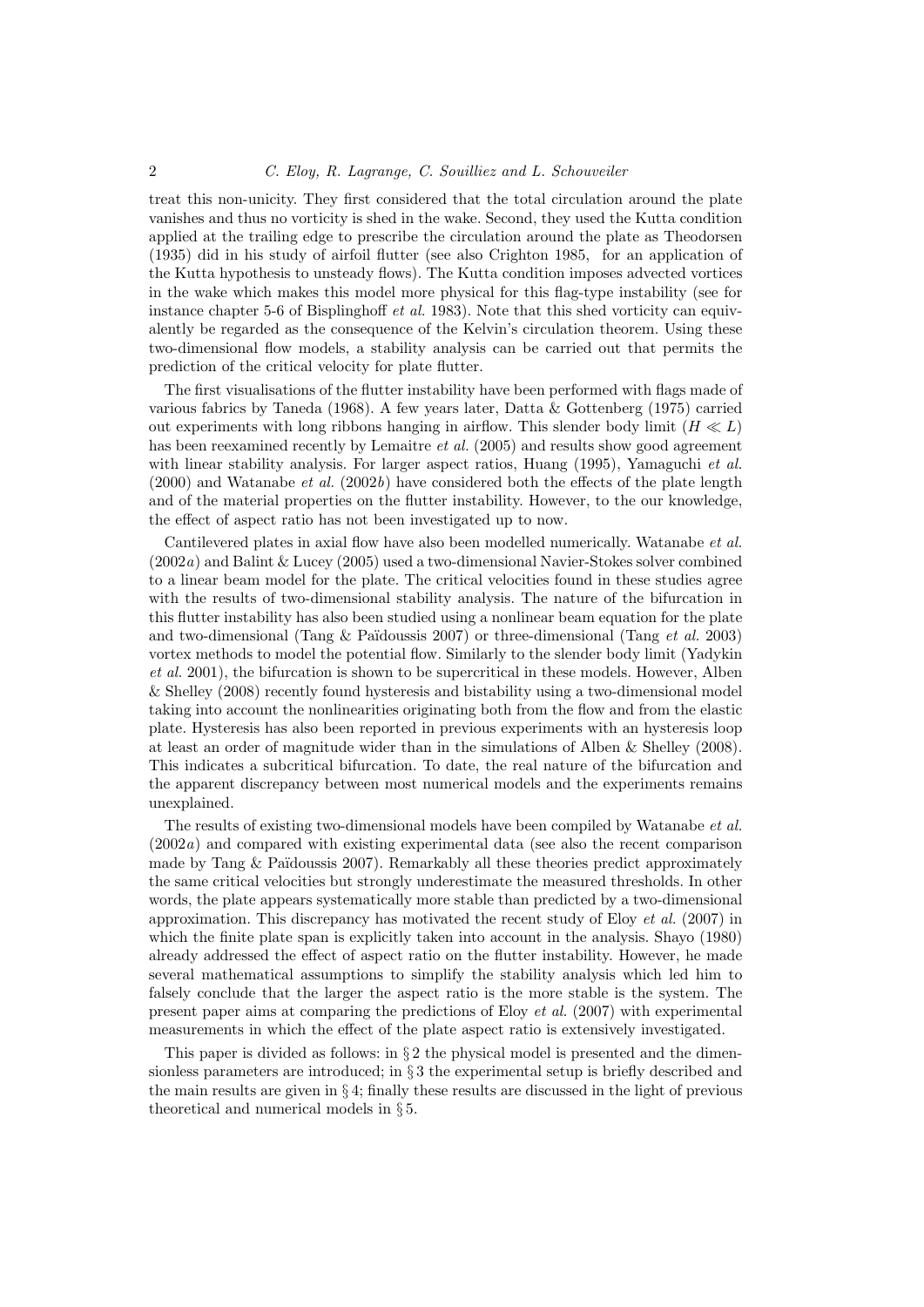*Aeroelastic instability of cantilevered flexible plates in uniform flow* 3



Figure 1. Sketches of the experimental setup (a) and of the flexible plate subject to the one-dimensional deflection  $z(x, t)$  (b).

### 2. Physical model

As shown in figure 1, we consider a flexible plate of span  $H$  and length  $L$ , lying in the vertical plane  $(Oxy)$  and immersed in an axial flow of velocity U. Its flexural rigidity is given by  $D = Eh^3/12(1 - \nu^2)$ , where E is the Young's modulus, h the plate thickness and  $\nu$  its Poisson's ratio. For small lateral deflections  $z(x, t)$ , the plate motion is driven by the linearised Euler-Bernoulli equation

$$
m \partial_t^2 z + D \partial_x^4 z + \langle p \rangle = 0, \tag{2.1}
$$

where m is the mass per unit surface of the plate,  $p(x, y, t)$  is the pressure jump across the plate and the notation  $\langle . \rangle$  stands for the average along the span H. Equation (2.1) is valid in the limit of an inviscid fluid and for a material of negligible visco-elastic damping. In addition the deflection  $z$  satisfies clamped boundary conditions at the leading edge:  $z(0) = \partial_x z(0) = 0$  and free boundary conditions at the trailing edge:  $\partial_x^2 z(L) = \partial_x^3 z(L)$ 0.

Assuming an inviscid flow, the perturbation velocity can be fully described by the vorticity distribution in the flow. Vortex-lines are located in the plate and in its wake as sketched in figure 1(b). The pressure jump across the plate only depends on the  $y$ component of the vorticity distribution  $\gamma(x, y, t)$  through the unsteady Bernoulli equation

$$
\partial_x p = \rho(\partial_t + U\partial_x)\gamma,\tag{2.2}
$$

where  $\rho$  is the fluid density and  $\gamma$  has the dimension of a velocity (i.e. a circulation per unit length). As seen from this equation a vorticity distribution of the form  $\gamma_0(y) \exp[i(kx - \theta)]$  $\omega t$ ] with wave velocity  $\omega/k = U$  is compatible with a zero pressure jump and is indeed the distribution of vorticity in the wake for small plate deflections.

In order to couple the vorticity distribution  $\gamma$  to the plate deflection z, a kinematic condition is enforced on the plate surface which can be written as

$$
\oint \langle \gamma(\xi) \rangle K(x - \xi) d\xi = (\partial_t + U \partial_x) z = w(x, t), \tag{2.3}
$$

where the function K is a kernel defined below,  $\xi$  is a dummy variable in place of x, w is the normal plate velocity in the fluid reference frame, the brackets  $\langle . \rangle$  still denote averaging along  $H$  and the letter  $C$  across the integral sign indicates that the Cauchy principal value should be taken. Since this inverse problem can have non-unique solutions, the Kutta condition is also used at the trailing edge i.e.  $p(L<sup>-</sup>) = 0$ . The kernel K in (2.3) expresses the influence of a vertical vorticity line located in  $\xi$  on the z-component of the fluid velocity in x. For an infinite span, the azimuthal velocity of a point-vortex in two dimensions yields the kernel  $K(X)=1/2\pi X$  used in all the two-dimensional models. For an asymptotically small  $H$  the Lighthill's slender body theory is equivalent to taking  $K(X) = \text{sgn}(X)/\pi H$ . In Eloy *et al.* (2007), we have shown that an approximate kernel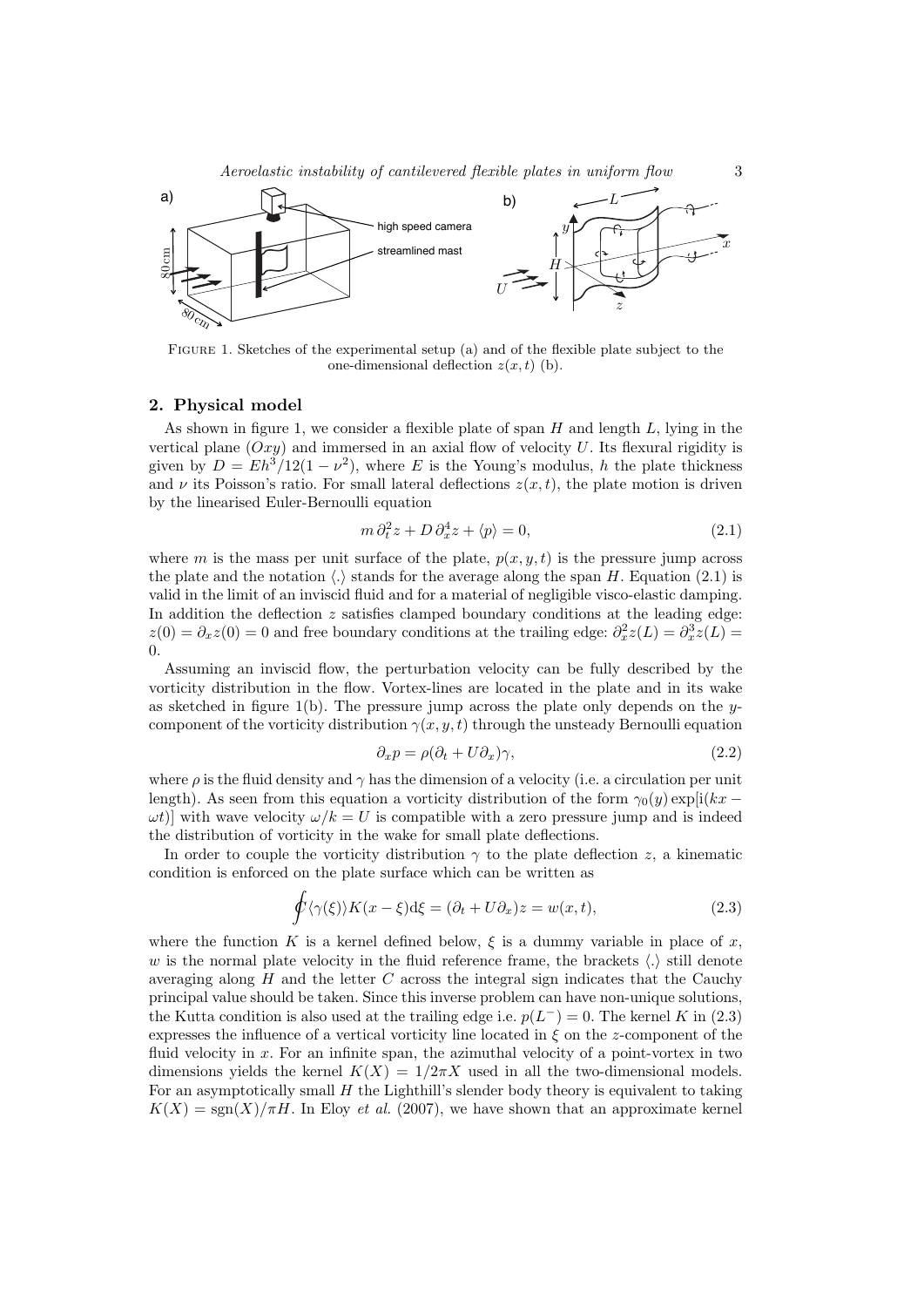4 *C. Eloy, R. Lagrange, C. Souilliez and L. Schouveiler*

can be used for any H

$$
K(X) = \frac{1}{2\pi X} + \left(\frac{1}{\pi H} - \frac{1/\pi - 1/8}{H + |X|}\right) \text{sgn}(X). \tag{2.4}
$$

This kernel is constructed as a composite of the correct asymptotic expansions for small and large  $H$ . Morevover, for all  $X$ , it has been shown to be within 2% of the exact kernel which cannot be expressed analytically.

Applying the operator  $\rho(\partial_t+U\partial_x)$  on (2.3) and integrating by parts yields the following inverse problem for the pressure jump

$$
\oint \langle \partial_{\xi} p(\xi) \rangle K(x - \xi) d\xi = \rho (\partial_t + U \partial_x)^2 z = \rho (\partial_t + U \partial_x) w.
$$
\n(2.5)

This Fredholm equation of the first kind has been solved in Eloy *et al.* (2007) to address the flutter instability of the plate. But, since an integration by parts was performed to obtain (2.5), the pressure jump is implicitly assumed to be non-singular at leading and trailing edges. At the trailing-edge, this assumption is correct because the singularity vanishes thanks to the Kutta condition. However, one expects an inverse square-root pressure singularity at the leading-edge. As we shall see in §4, the instability characteristics are not greatly modified by the treatment of this leading edge singularity. It is probably due to the fact that it corresponds to the clamped end of the plate where pressure forces do no work. The model derived from Eloy *et al.* (2007) will be called *model without singularity* in the rest of the paper.

To assess the validity of this model and to allow comparisons with the two-dimensional model of Kornecki *et al.* (1976), another approach has been used in the present paper. It is valid in the limit of large aspect ratio and it will be referred to as the *asymptotic model*. In this model, the two leading order terms have been retained in (2.4) leading to the following kernel

$$
K(X) = \frac{1}{2\pi X} + \frac{1}{8H} \text{sgn}(X) + O(H^{-2}).
$$
\n(2.6)

Note that we have shown in Eloy *et al.* (2007) that this is the mathematically correct expansion for  $H \gg |X|$ . The problem being linear by construction, the stability of this fluid-structure coupling can be now addressed assuming a Galerkin decomposition for the deflection

$$
z(x,t) = \sum_{n=1}^{\infty} a_n z_n(x) e^{i\omega t},
$$
\n(2.7)

where the  $z_n$  are the orthogonal eigenmodes of a beam *in vacuo* thus satisfying the proper boundary conditions. For a given Galerkin mode, one has then to invert  $(2.3)$  with K given by  $(2.6)$  and insert the solution in  $(2.2)$  to find the corresponding pressure jump  $\langle p_n \rangle$  exp(i $\omega t$ ). This procedure allows the leading edge singularity to be taken into account properly. The partial differential equation (2.1) is then reduced to an eigenvalue problem for the complex frequency  $\omega$  whose eigenmodes correspond to the instability modes. For small flow velocities, all modes are stable (i.e. their complex frequencies  $\omega$  have a positive imaginary part). When U is larger than a critical flow velocity  $U_c$ , one of the instability modes eventually becomes unstable.

Using L and  $L/U$  as characteristic length and time, the system parameters are reduced to three dimensionless numbers: the reduced velocity  $U^*$ , the mass ratio  $M^*$  and the aspect ratio  $H^*$  given by

$$
U^* = LU\sqrt{m/D}, \quad M^* = \rho L/m, \quad H^* = H/L.
$$
 (2.8)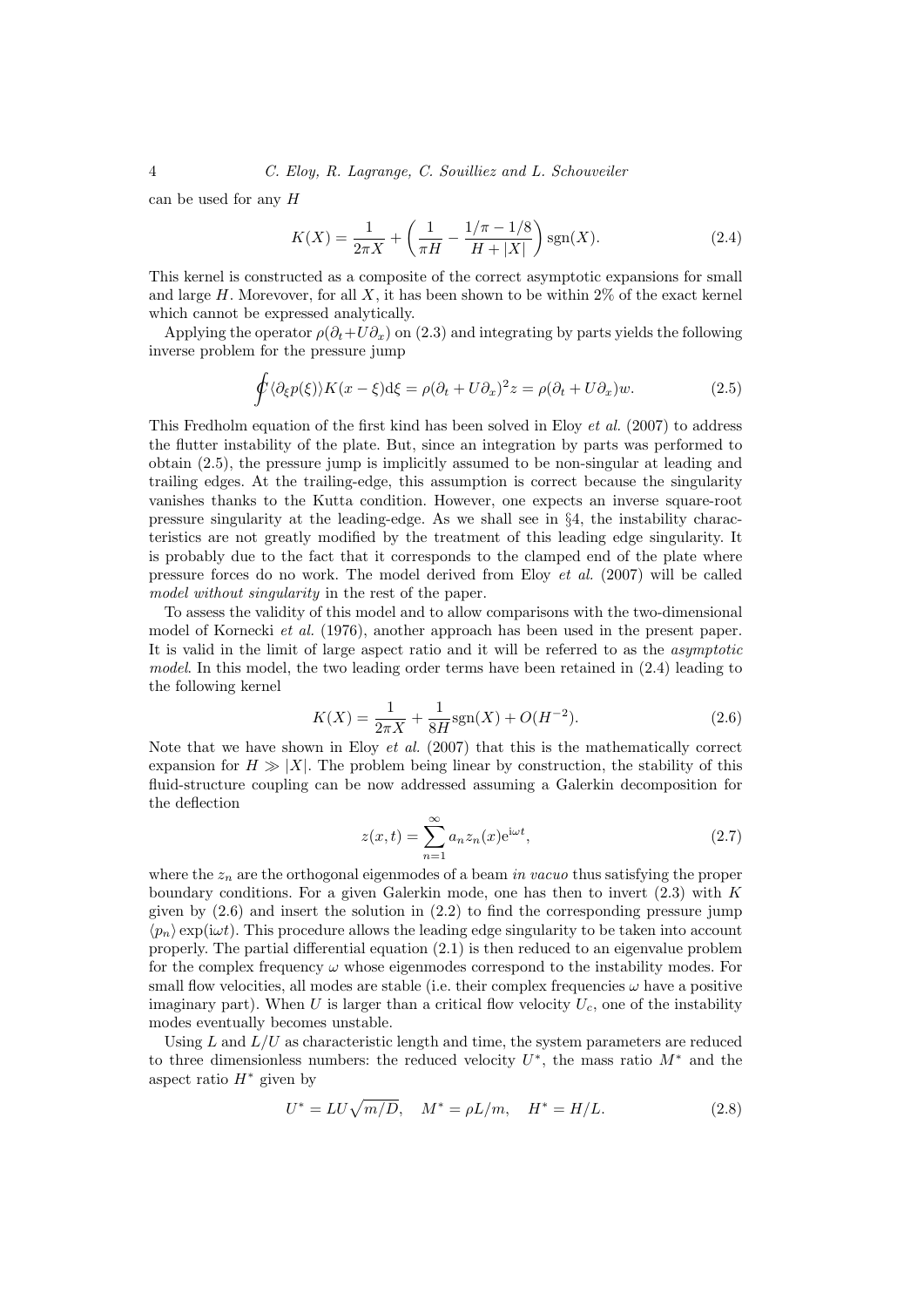With these dimensionless parameters, the present 'asymptotic model' and the 'model without singularity' detailed in Eloy *et al.* (2007) permit the prediction of the critical velocity  $U_c^*(M^*, H^*)$  and the dimensionless mode frequencies  $\omega^* = \omega L/U$ . The results of the two-dimensional model of Kornecki *et al.* (1976) have also been recalculated in the present paper with better computer accuracy to allow comparisons. It is strictly equivalent to the 'asymptotic model' for infinite span H.

#### 3. Experimental setup

As sketched in figure 1(a) experiments were performed in a low-turbulence closed wind tunnel of  $80\times80$  cm<sup>2</sup> cross section. The wind velocity U could be varied continuously up to 65 m s−<sup>1</sup> and was measured with a Pitot tube. The plates were clamped in a streamlined mast crossing the wind tunnel vertically. To ensure that the mast had negligible effects on the instability, two masts of different cross section were used (mast 1: thickness  $\times$  chord= 4 mm×20 mm; mast 2: 9 mm×43 mm). Plates were cut in Mylar sheets of mass per unit area  $m = 0.14 \text{ kg m}^{-2}$  and flexural rigidity  $D = 0.48 \times 10^{-3} \text{ N m}$ . To estimate D, the deflection due to gravity was measured for horizontally clamped Mylar strips of various lengths. The plate length L was varied between 2 and 30 cm for a thickness  $h = 0.16$  mm.

In all experiments presented in this paper, the same protocol has been followed. The plate is clamped in the mast and the flow velocity is slowly increased starting from zero. At small velocities the plate appears stable, i.e. steady and aligned with the flow. Eventually, for a critical flow velocity  $U_c^*$ , the plate flutters spontaneously with a large amplitude and a well-defined frequency. Then the flow velocity is slowly decreased in small decrements until the plate returns to its stable state again at another critical velocity  $U_d^*$  as illustrated in figure 2.

Visualisations were carried out through the top wall of the wind tunnel with a high speed video camera aligned with the  $y$ -axis (see figure 1a). The top edge of the plate was painted white and illuminated to record its motion and aid measuring the flutter frequency. In the present experiments, the camera was operating at  $300 \text{ Hz}$  with a  $512 \times 512$ pixel resolution and the exposure time was varied between 300 and 1500  $\mu$ s. The camera visualisations are used to extract the flutter amplitude A and its angular frequency  $\omega^*$ . This is done by detecting in each snapshot of the plate deflection at 3/4 of the total plate length.

#### 4. Results

The flutter amplitude  $A$  is plotted in figure 2 as a function of the reduced velocity; this plot exhibits a hysteretic behaviour. This has been observed in all experiments with sufficiently large aspect ratio ( $H^* \geq 1$ ). This hysteresis together with the large mode amplitude observed at threshold evokes a subcritical bifurcation as recently suggested by the numerical results of Alben & Shelley (2008). Note however that the wideness of the hysteresis loop observed in the present experiments is of the order of 20% (it is defined as  $(U_c^* - U_d^*)/U_c^*$  whereas it is only of the order of 1% in the simulations of Alben & Shelley (2008). In other numerical models (Yadykin *et al.* 2001; Tang *et al.* 2003; Tang  $\&$  Païdoussis 2007), the bifurcation is found to be supercritical. Figure 2 shows that the amplitudes near threshold can be reasonably well fitted with a square-root law giving evidence that the bifurcation could indeed be supercritical and that the observed hysteresis could just be an artifact as discussed below.

The critical velocities  $U_c^*$  and  $U_d^*$  are plotted in figure 3 as a function of the aspect ratio  $H^*$  and the mass ratio  $M^*$ . First the plate span is varied with the plate length remaining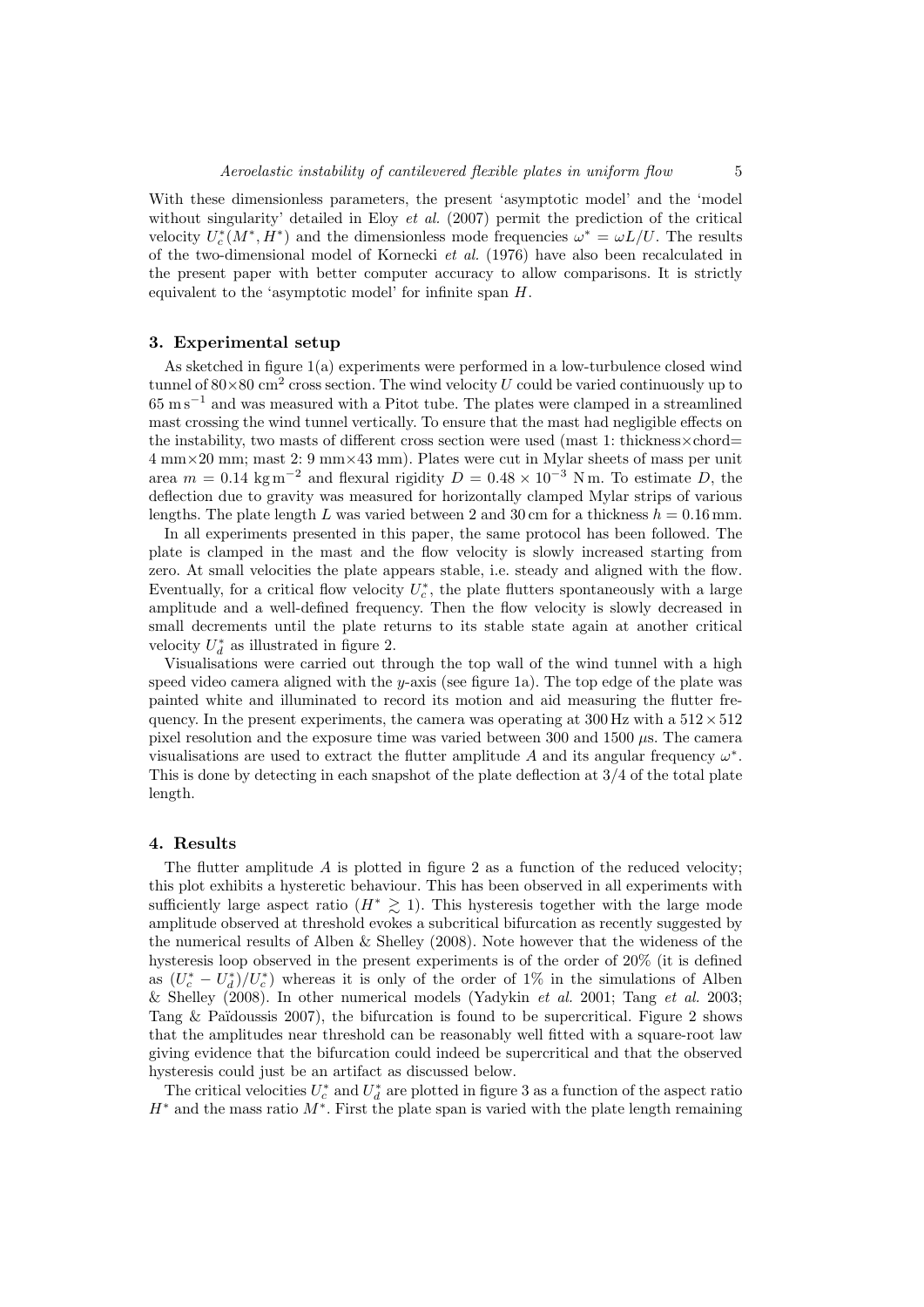

FIGURE 2. Mode amplitude A (in arbitrary units) as a function of the reduced velocity  $U^*$ . Amplitude is plotted as filled triangles when velocity is increased and open triangles when it is decreased. The experimental parameters are  $H^* = 1$  and  $M^* = 0.6$ . The instability exhibits a strong hysteresis with  $U_c^* = 10.3$  and  $U_d^* = 8$ . However, the amplitudes are well fitted by the square-root law  $A = 58(U^* - 7.4)^{1/2}$  (dashed line) suggesting a supercritical bifurcation.

constant. This allows the aspect ratio to be varied without changing the other parameters. As expected from slender body theory, the critical velocity tends to decrease as aspect ratio is increased. From figure 3(a) two regimes can be distinguished. For small aspect ratio  $(H^* \leq 1)$ , the measured critical velocities are well predicted by the linear stability analysis and the hysteresis is very small if not absent. For larger aspect ratio  $(H^* \geq 1)$ the hysteresis greatly increases. The experimental data points are also more scattered. For these large aspect ratios, the linear stability analysis tends to underestimate the critical velocity  $U_c^*$ . Moreover, this threshold seems to slightly increase for  $1 < H^* < 3$ contrarily to the decreasing threshold  $U_d^*$  which remains close to the predictions.

The figure  $3(a)$  also permits to quantify the error made by the 'model without singularity'. Indeed it can be seen that it does not exactly converge to the two-dimensional limit when aspect ratio tends to infinity but slightly below. As explained above, this is because in this model the pressure jump is assumed to be regular at the leading edge whereas, in the 'asymptotic model' and in the two-dimensional model of Kornecki *et al.* (1976), the pressure jump has the physically correct inverse square root singularity.

In figure 3(b), the aspect ratio has been kept constant  $(H^* = 1)$  by varying by the same factor the plate length and span. The measured critical velocity  $U_c^*$  is compared to the present theoretical predictions and to the two-dimensional model of Kornecki *et al.* (1976). Experimental data from Huang (1995) are also reported even if these experiments have been carried out with plates spanning on the entire tunnel width with a  $2 \text{ mm}$  clearance. This experimental setup was expected to model a two-dimensional flow. In the present analysis, the finiteness of the span is taken into account leading to a smaller pressure jump  $\langle p \rangle$  in (2.1) compared to the two-dimensional model and thus a better prediction of the instability threshold. The three models permit to predict different instability modes as  $M^*$  is increased as illustrated by the different lobes in figure 3(b). If modes are numbered by order of ascending frequencies, the mode two is observed for the smallest mass ratios ( $M^* \lesssim 1.5$ ). This single-neck mode is pictured in figure 4(a,b). For larger mass ratios  $(1.5 \n\t\leq M^* \leq 5)$ , the mode three, a double-neck mode, is the first unstable one as illustrated in figure 4(c,d), and for even larger mass ratios  $(M^* \geq 5)$ , one expect to observe higher order modes. Note that the mode one (the mode with the smallest frequency) is never unstable for a clamped-free plate and accordingly never ob-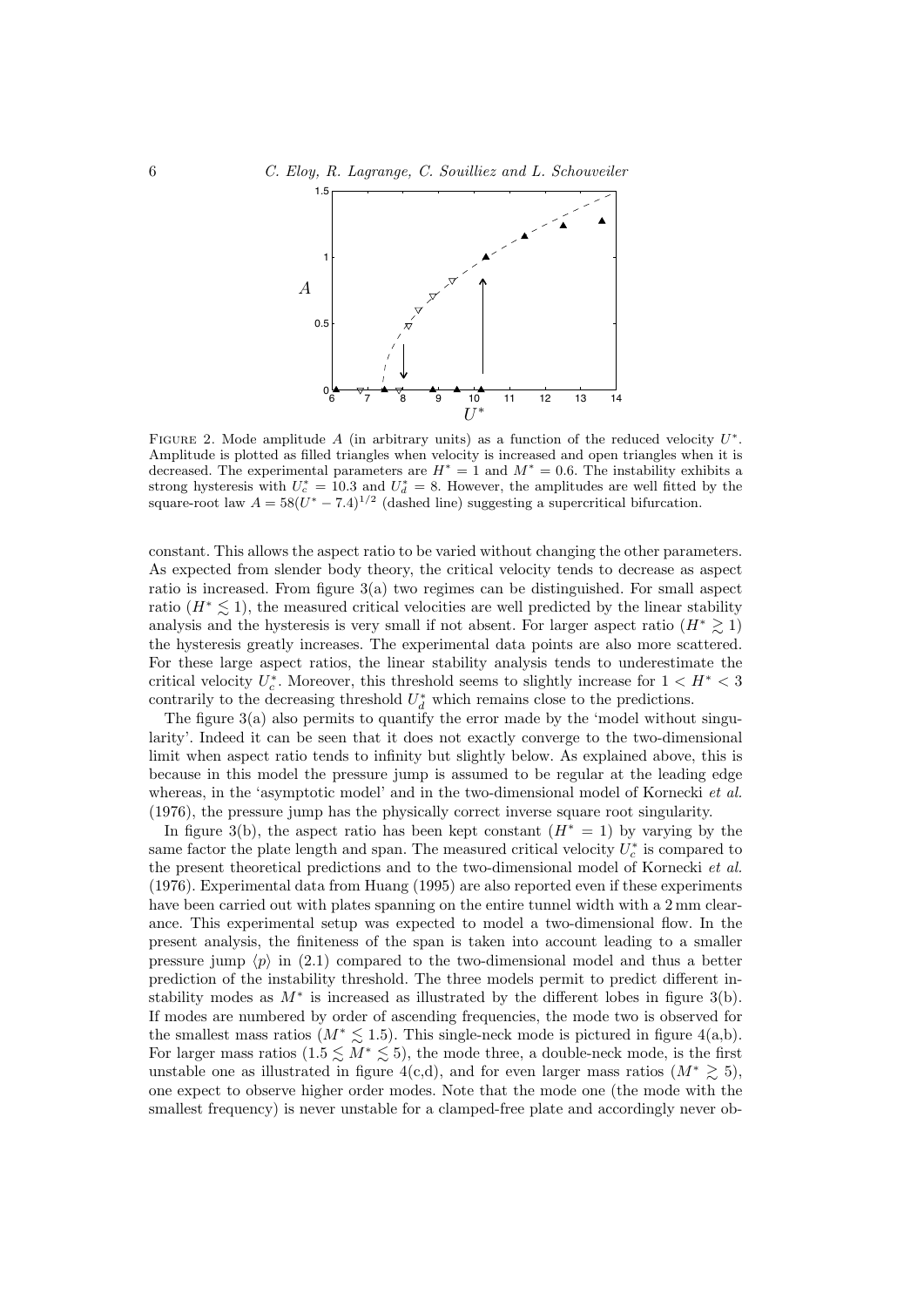

FIGURE 3. Critical velocities  $U_c^*$  and  $U_d^*$  as a function of the aspect ratio  $H^*$  for  $M^* = 0.6$  (a) and as a function of the mass ratio  $M^*$  for  $H^* = 1$  (b). Filled squares and triangles correspond to measured  $U_c^*$  for the masts 1 and 2 respectively and the same open symbols refer to  $U_d^*$ . Crosses correspond to the experiments of Huang (1995) for  $0.6 < H^* < 1.5$ . The thick solid line is the three-dimensional 'model without singularity' (Eloy *et al.* 2007) and the thin solid line is the 'asymptotic model' of the present paper for the same parameters. The dashed line is the slender body theory (similar to Lemaitre *et al.* 2005) and the dash-dotted line corresponds to the two-dimensional theory with circulation (same as Kornecki *et al.* 1976, with better computer accuracy).

served in the experiments (as discussed in Guo  $&$  Païdoussis 2000). In other words, as  $M^*$  increases, the typical mode wavelength  $\lambda$  is a smaller fraction of the plate length L and therefore if the aspect ratio is kept constant,  $H/\lambda$  increases. This span to wavelength ratio has to be large for a two-dimensional theory to be valid and this explain why the difference between the results of the two- and three-dimensional theories reduces as M<sup>∗</sup> increases in figure 3(b).

In figure  $4(a,c)$ , superimposed views of the plate recorded with the camera during one flutter period are shown. These visualisations were carried out at the instability threshold  $U_c^*$  for plates of same aspect ratio  $H^* = 1$  but of two different mass ratios. As predicted by the analysis, two different modes are observed as  $M^*$  varies. From these data, the mode shapes and their frequencies can be compared to the theoretical predictions for the same parameters. However nonlinear effects are probably important given the large amplitude observed at threshold and the agreement with the results of the linear stability analysis are only qualitative.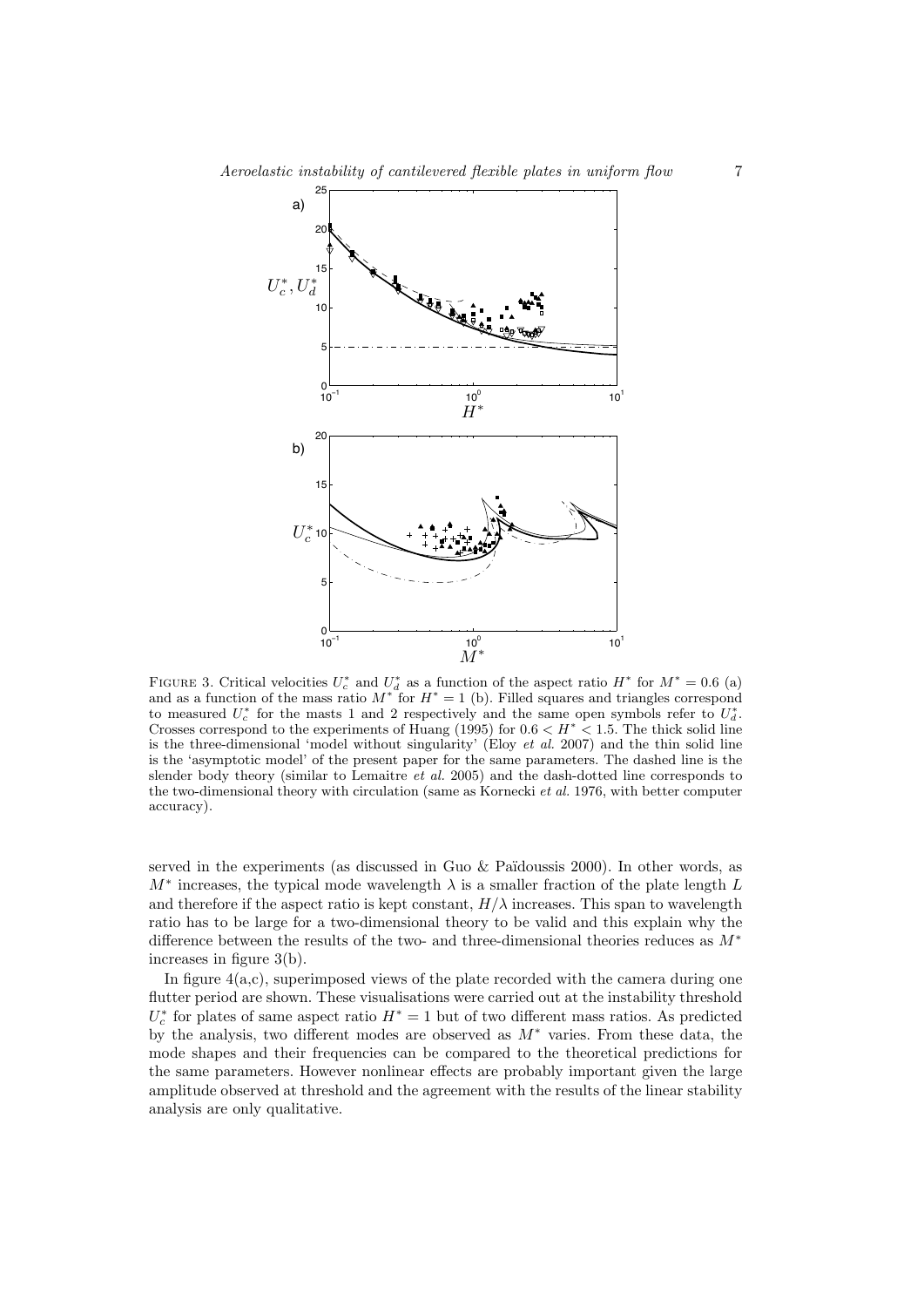

FIGURE 4. Superimposed views of the flutter modes for two plates of same aspect ratio  $H^* = 1$ but with different sizes  $[M^* = 0.74$  for (a) and (b),  $M^* = 1.94$  for (c) and (d)]. These amplitudes are obtained at threshold and the measured frequencies are  $\omega^* = 1.82$  for  $U_c^* = 8.1$  (a) and  $\omega^* = 2.5$  for  $U_c^* = 10.9$  (c). The experimental snapshots are compared with the modes predicted by the present linear stability analysis (with arbitrary amplitude):  $\omega^* = 2.4$  for  $U_c^* = 7.2$  (b) and  $\omega^* = 3.7$  for  $U_c^* = 10.4$  (d).

#### 5. Discussion

In this paper, we have studied experimentally and theoretically the flutter instability of cantilevered flexible plates in uniform flow. We have shown in particular that the three-dimensionality of the flow has to be taken into account to predict accurately the instability threshold as the plate aspect ratio is varied. We have also shown that hysteresis is present for plates of large aspect ratio and that the instability threshold measured when increasing the velocity does not converge towards the two-dimensional limit as aspect ratio tends to infinity. These experimental results are now discussed with regard to the assumptions made in the stability analysis.

In the experiments with large aspect ratio  $(H^* \geq 2)$ , we have observed that the flutter mode is no longer purely one-dimensional as the top corner flutters with a larger amplitude than the rest of the plate. Moreover, in some experiments with a very large aspect ratio  $(H^* = 4)$  and for flow velocity just below threshold, the same top corner flutters while the rest of the plate is still motionless. These two-dimensional motions indicate that the Euler-Bernoulli beam equation is no longer valid for the plate and one should use the nonlinear Föppl–von Kármán equations as soon as the deflection along the span is of the order of the plate thickness (see for instance Landau & Lifschitz 1986). Several reasons may account for the two-dimensional deflections of the plate. First, the pressure field over the plate is non uniform along the span and exhibit a maximum at mid-span and zeros at the plate edges. Second, the gravity field induces a non trivial stress tensor in the plate that results in compression at the top corner and tension at the bottom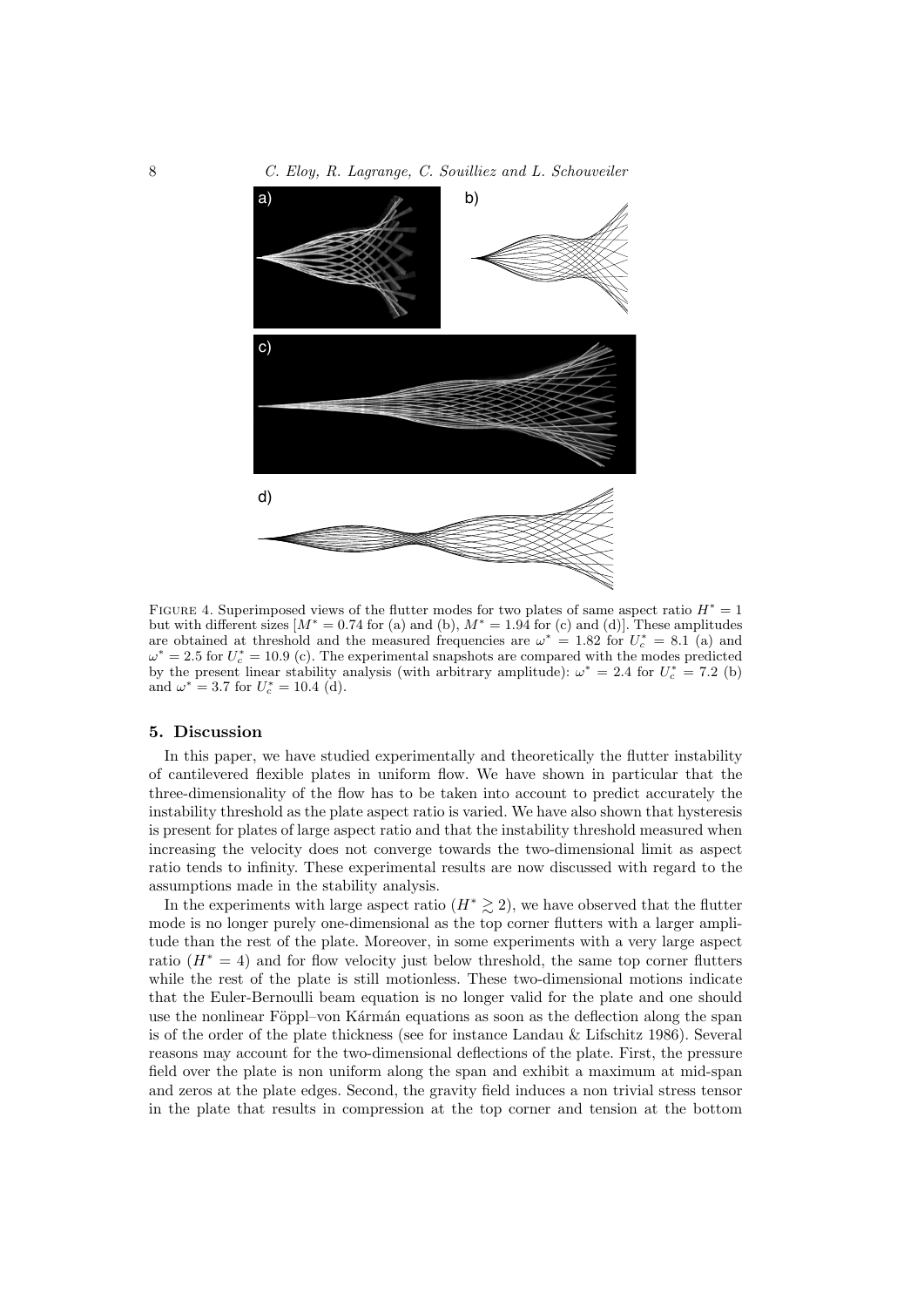corner. Since tension has a stabilising effect, this may explain why the plate deflection exhibits a larger amplitude at the top corner for large aspect ratios.

The two-dimensional plate deflections can also originate from small imperfections in the flow caused by the wind tunnel or the mast wake. These imperfections would create flow unsteadiness and two-dimensional plate vibrations could be forced. A small deflection along the span could also be caused by imperfections of the plate clamping or planarity. But whatever their origin, as soon as these two-dimensional deflections or vibrations along the span are of the order of the plate thickness, they act as a stiffening effect. Gauss curvature being energetically costly, once plate is bent along its span, it will bend more difficultly along its length and the instability will be delayed. However, once the plate is unstable, its flutter mode can be purely one-dimensional, flattening any bending along the span, thus generating a hysteresis loop. This could be an elegant explanation for the appearance of the hysteresis loop only for aspect ratios larger than one. Indeed, in this case, the elastic energy required to bend the plate along its span becomes smaller than the energy to bend it along its length. It is then reasonable to think that any defect may trigger deflections along the span of the order of the plate thickness and thus hysteresis.

If one assumes that hysteresis is due to two-dimensional plate deflections and that the bifurcation is supercritical, the decreasing threshold  $U_d^*$  should converge to the present theoretical predictions (based on one-dimensional flutter modes). This is indeed what is observed in figure 3(a) giving another argument for a supercritical bifurcation.

Undesired two-dimensional plate deflections can also be driven by gravity for very long or very light plates. This is what happens when the mass ratio is too large causing the plate to sag, twist or bend under its own weight. In the present study, these undesired effects occur for  $M^* \geq 5$  and this is why the analysis has been restricted to  $M^* < 2$ . When these effects are present however, the instability threshold cannot be predicted by simple means and this presumably explains why the critical velocity measured in the experiments of Watanabe *et al.* (2002*b*) and Yamaguchi *et al.* (2000) for very large M<sup>∗</sup> is about an order of magnitude larger than the predictions of a two-dimensional model.

In this paper, we have argued that the hysteresis loop could be caused by (undesired) two-dimensional plate deflections. We have also suggested that the bifurcation could be supercritical contrary to most experimental works found in the literature. Our arguments are not solid proof however, and the nature of the bifurcation remains an open question that still need further studies.

The authors acknowledge support from the French ANR (No. ANR-06-JCJC-0087).

#### REFERENCES

- ALBEN, S. & SHELLEY, M. J. 2008 Flapping states of a flag in an inviscid fluid: Bistability and the transition to chaos. *Phys. Rev. Lett.* 100, 074301.
- BALINT, T. S. & LUCEY, A. D. 2005 Instability of a cantilevered flexible plate in viscous channel flow. *J. Fluids Struct.* 20, 893–912.
- Bisplinghoff, R. L., Ashley, H. & Halfman, R. L. 1983 *Aeroelasticity*. Dover, New York.

Crighton, D. G. 1985 The Kutta condition in unsteady flow. *Ann. Rev. Fluid Mech.* 17, 411–445.

- DATTA, S. K. & GOTTENBERG, W. G. 1975 Instability of an elastic strip hanging in an airstream. *J. Appl. Mech.* pp. 195–198.
- Eloy, C., Souilliez, C. & Schouveiler, L. 2007 Flutter of a rectangular plate. *J. Fluids Struct.* 23, 904–919.
- Guo, C. Q. & Païnoussis, M. P. 2000 Stability of rectangular plates with free side-edges in two-dimensional inviscid channel flow. *J. Appl. Mech.* 67, 171–176.